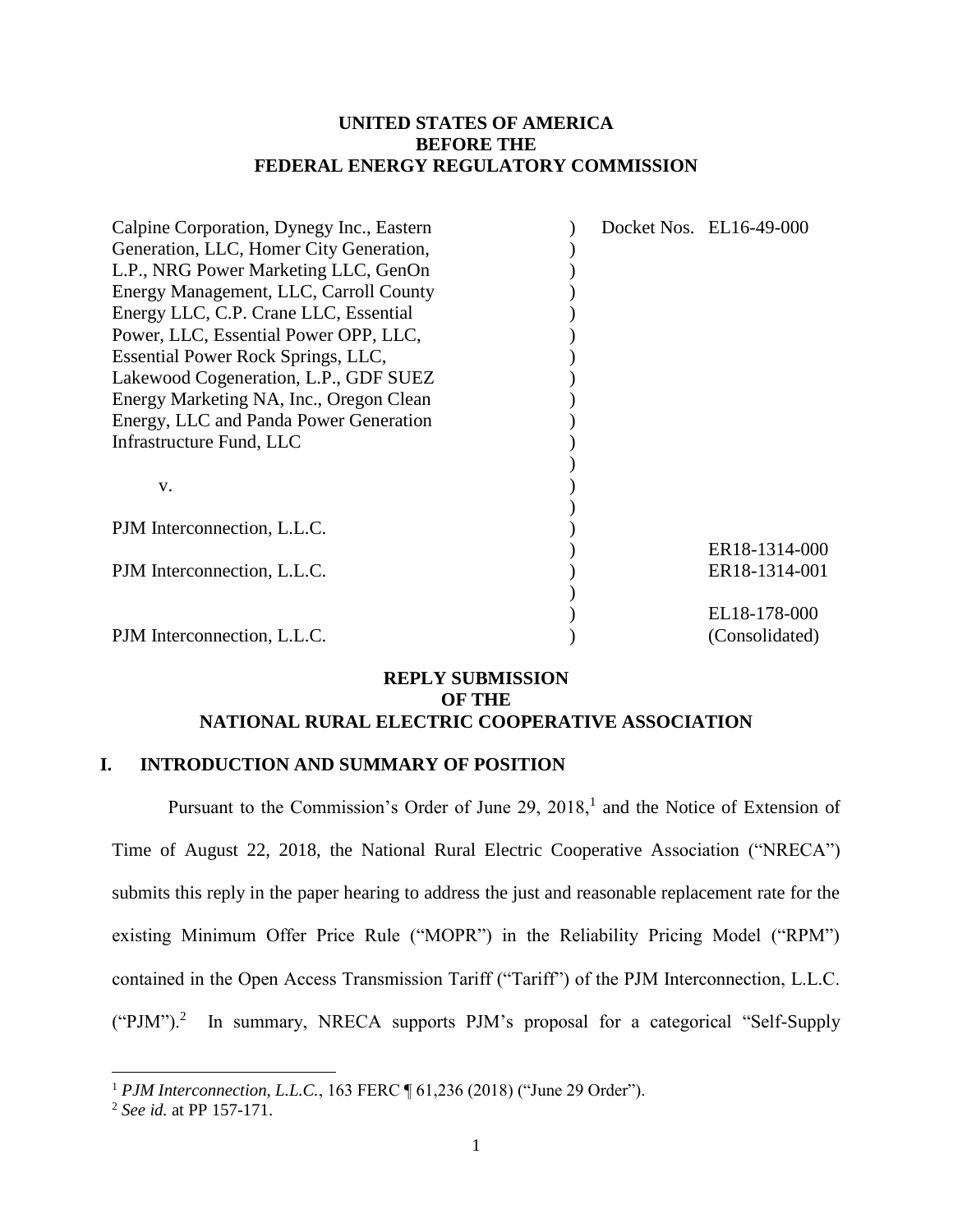Exemption" from the expanded MOPR for capacity resources of "Public Power Entities,"<sup>3</sup> subject to reasonable net short and net long thresholds for new resources.<sup>4</sup> PJM's proposed Self-Supply Exemption is consistent with the limited purpose and scope of this proceeding, which was established to address out-of-market support provided or required by states, as well as the Commission's previous approval of such an exemption by PJM in order not to unreasonably impede self-supply of capacity by PJM's load-serving entities ("LSEs") acting under long-standing business models, such as NRECA's member cooperative utilities.

NRECA's Initial Submission in this proceeding focuses on the critical need to preserve and encourage the self-supply of capacity by PJM's LSEs under long-standing business models. As opposed to further expansion of the already-complex MOPR, NRECA recommends that the Commission should instead transition PJM's Reliability Pricing Model ("RPM") back to the voluntary, residual market of last resort that was initially envisioned and approved by the Commission.<sup>5</sup> If the Commission instead proceeds with reforms as proposed in the June 29 Order in an attempt to mitigate supposed price suppression resulting from state energy policies, then NRECA requests that the Commission take care to avoid collateral damage to the wholesale markets. Specifically, in order to honor its commitment to prevent the MOPR from "unreasonably imped[ing] the efforts of resources choosing to procure or build capacity under long-standing business models",<sup>6</sup> NRECA requests that the Commission "specifically exclude from the MOPR self-supply by public power LSEs or, in the alternative, direct PJM to adopt a Self-Supply

<sup>3</sup> Consistent with the Initial Submission of NRECA in this proceeding and PJM's proposal, references to "Public Power" herein refer to both municipal utilities and rural electric cooperatives.

<sup>4</sup> *See* Initial Submission of PJM Interconnection, L.L.C. at 12, 32–34 (Oct. 2, 2018).

<sup>5</sup> *See* NRECA Initial Submission at 1–2, 14.

<sup>6</sup> NRECA Initial Submission at 4, citing *PJM Interconnection, L.L.C.*, 137 FERC ¶ 61,145 at P 208 (2011).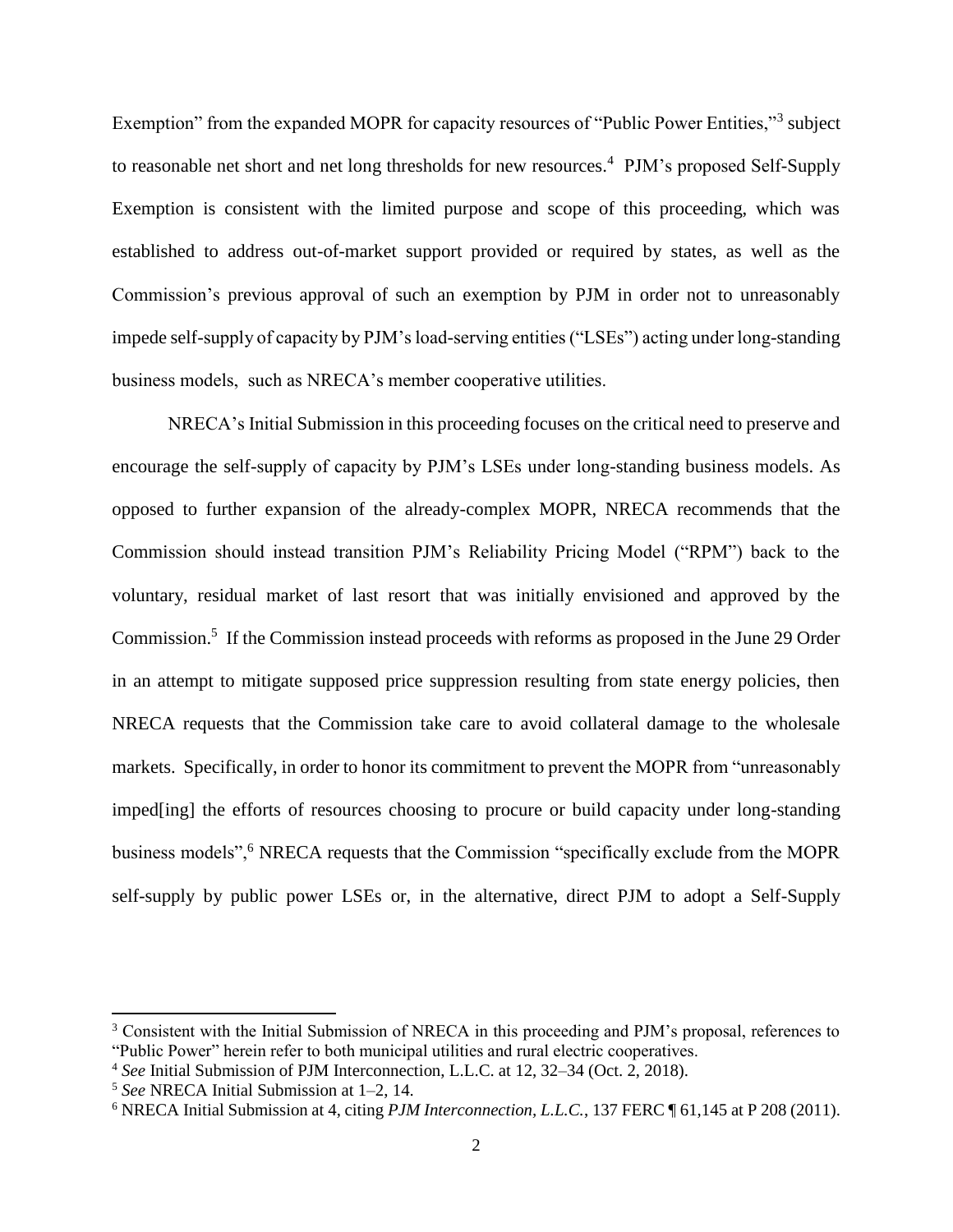Exemption similar to the Self-Supply Exemption which existed prior to the Commission's Order on Remand" in *NRG Power Mktg., LLC v. FERC*, 862 F.3d 108 (D.C. Cir. 2017) ("*NRG*").<sup>7</sup>

NRECA's Initial Submission includes the Declaration of Marc D. Montalvo, President of Daymark Energy Advisors and an expert in wholesale market design.<sup>8</sup> Mr. Montalvo explains that there is no basis in this proceeding, which was initiated by concerns over the impact of state initiatives on RPM capacity prices, to attack the electric cooperative self-supply business model and undermine its clear benefits for cooperative member-consumers. Mr. Montalvo's conclusion that "self-supplied resources used to meet the loads of Public Power utilities should not be subject to mitigation by the proposed expanded MOPR and should be exempted from the MOPR"<sup>9</sup> is based on three basic arguments, as follows:

- 1. Self-supply resource investments of Public Power utilities do not receive the statesponsored out-of-market payments that the Commission seeks to address with the expanded MOPR;<sup>10</sup>
- 2. The self-supply resource investment decisions of Public Power utilities "are consistent with the behaviors one would expect of participants in a competitive market;"<sup>11</sup> and

<sup>7</sup> *Id.*

<sup>&</sup>lt;sup>8</sup> Mr. Montalvo's Declaration was developed on behalf of NRECA and the American Public Power Association ("APPA").

<sup>9</sup> Montalvo Decl. at P 4. Following the convention of the Commission and PJM, Mr. Montalvo's Declaration uses the term "Public Power" to refer to both municipal utilities and rural electric cooperatives. *See id.* at P 3.

<sup>10</sup> NRECA Initial Submission, Montalvo Decl. at P 6; *see also id.* at PP 20-24.

<sup>11</sup> *Id.* at P 8; *see also id.* at PP 25-45.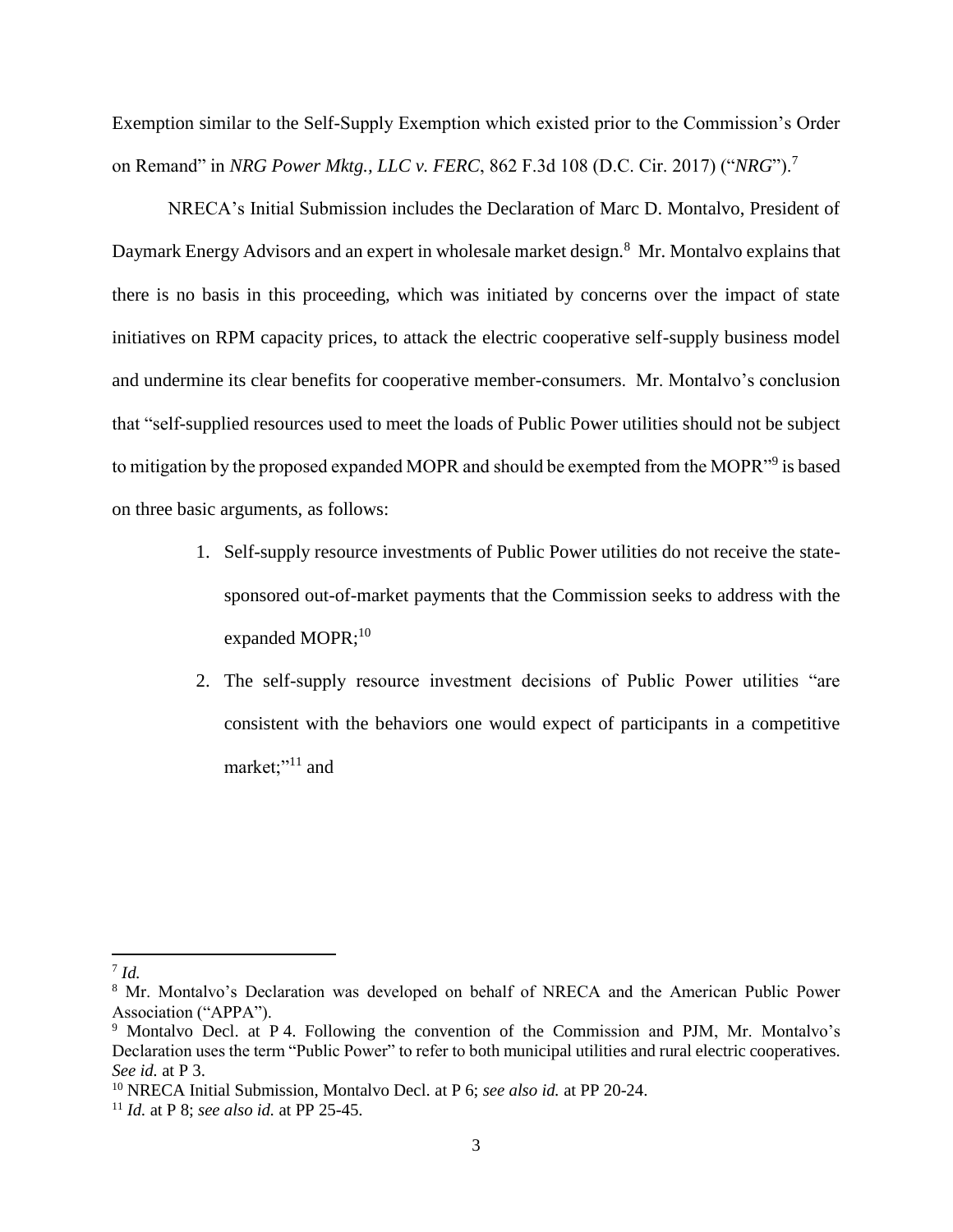3. Applying the proposed expanded MOPR to the self-supplied resources of Public Power utilities "would improperly interfere with the public benefits of this longstanding business model."<sup>12</sup>

In its Initial Submission filed in this proceeding on October 2, 2018, PJM proposes the following in response to the June 29 Order: (1) an expanded MOPR, which would apply to all fuel and technology types, existing and planned resources, if such resources are found to include an actionable subsidy, subject to the Self-Supply Exemption; and (2) a Resource Carve-Out ("RCO") option, which would replace the Fixed Resource Requirement ("FRR") mechanism. For the reasons discussed below, the PJM proposed Self-Supply Exemption is reasonable in that it avoids over-mitigating self-supply by LSEs procuring capacity under long-standing business models. Therefore, if the Commission adopts an expanded MOPR in this proceeding, NRECA supports adoption of PJM's proposed Self-Supply Exemption.

Finally, NRECA also seeks clarification that financing by the U.S. Rural Utilities Service ("RUS") does not constitute any actionable federal subsidy.

As it did in its Initial Submission, NRECA's reply here is limited to the self-supply issues. NRECA leaves to its individual member cooperatives to address other aspects of the initial submissions submitted by PJM and other parties, and urges the Commission to consider NRECA members' comments in its determination of the just and reasonable replacement rate.<sup>13</sup>

#### **II. SCOPE OF THIS PROCEEDING**

l

<sup>12</sup> *Id.* at P 11; *see also id.* at PP 46-49.

<sup>&</sup>lt;sup>13</sup> For example, ODEC's Initial Submission provided input on the Commission's proposed FRR Alternative, while SMECO and East Kentucky Power Cooperative requested, respectively, that the Commission address the Self-Supply Exemption net short/net long criteria for winter peaking resources and that if the Commission adopts a net long threshold for the Self-Supply Exemption, it should be based on the utility's non-coincident peak.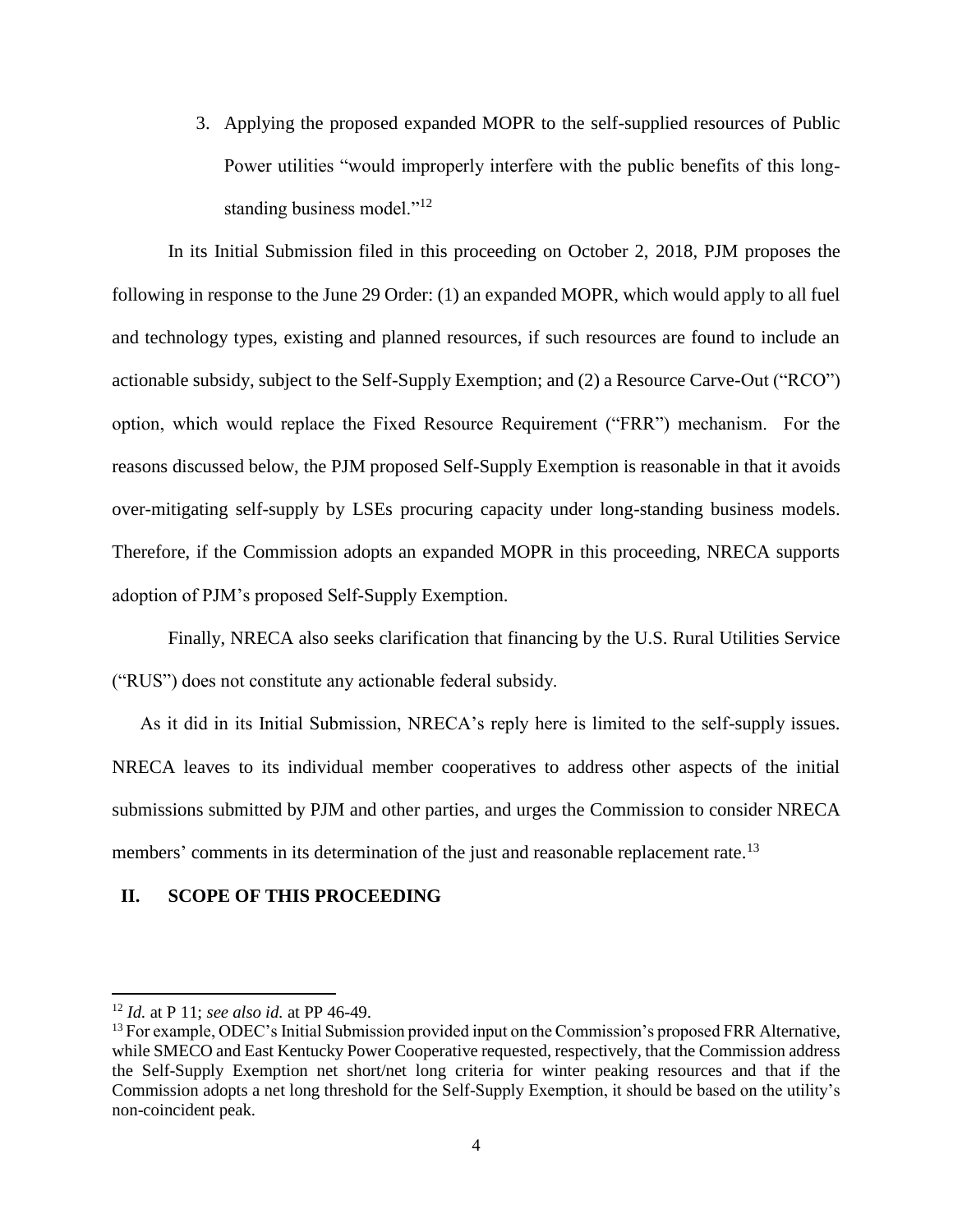In the June 29 Order, the Commission determined that PJM's existing Tariff MOPR is unjust and unreasonable because it does not address the price suppression in PJM's capacity construct which can be caused by "out-of-market payments by certain PJM states."<sup>14</sup>

As a remedy for these state actions, the Commission proposed in the June 29 Order a twopart replacement rate to address its determination that "state-subsidized resources – not just entities exercising buyer-side market power – can cause significant price suppression."<sup>15</sup> The two-part replacement rate consisted of (1) an expanded MOPR to apply "to all new and existing resources, regardless of type"<sup>16</sup> and (2) a resource-specific Fixed Resource Requirement ("FRR") Alternative.<sup>17</sup> The FRR Alternative was designed to address the possibility of double-payment for capacity by ratepayers who will be "obligated to pay for capacity both through the state programs providing out-of-market support and through the capacity market."<sup>18</sup>

With the evidence upon which the Commission based its finding in the June 29 Order limited to "out-of-market payments by certain PJM states"<sup>19</sup>, the scope of this proceeding should be limited to current state-based out-of-market payments, such as the zero-emissions credits ("ZEC") and Renewable Portfolio Standards ("RPS"). The Commission specifically noted the limited scope of the June 29 Order at the outset, stating in part as follows:

We emphasize that we cannot, and need not, address at this time all of the possible ways a state might provide out-of-market support for its preferred generation resources. We need only address the forms of state support that we find, in this proceeding, render the current Tariff unjust and unreasonable – *i.e.*, out-of-market revenue that a state either provides, or requires to be provided, to a supplier that participates in the PJM wholesale capacity market.<sup>20</sup>

 $14$  June 29 Order at P 156.

<sup>15</sup> *Id.* at P 158.

<sup>16</sup> *Id.*

<sup>17</sup> *Id.* at P 159.

<sup>18</sup> *Id.*

<sup>19</sup> *Id.* at P 156.

<sup>20</sup> *Id.* at P 1, n.1.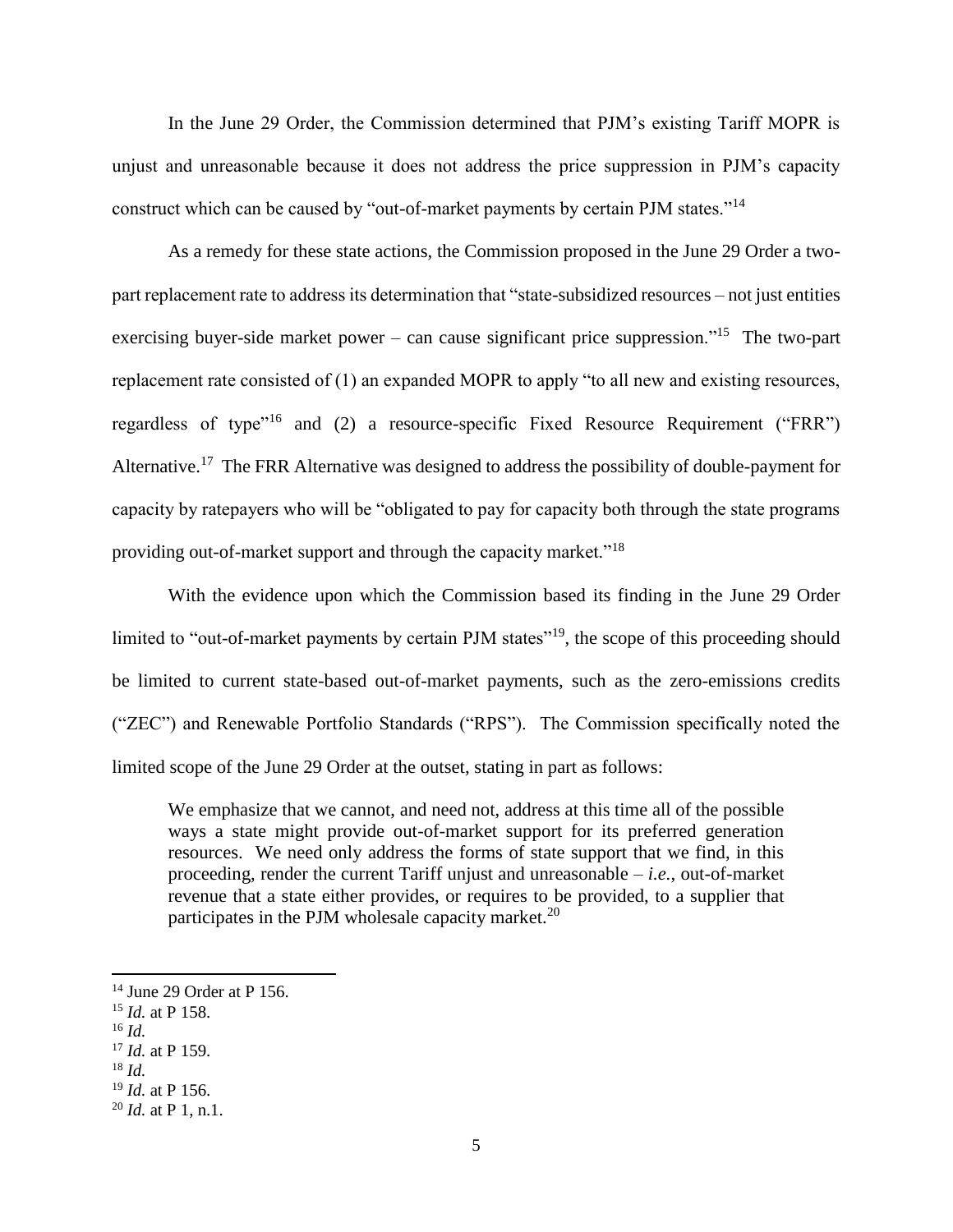As NRECA and others cautioned in their initial submissions, the scope of this proceeding should not be expanded beyond out-of-market payments provided or directed by state (and some federal) directives. Otherwise, the Commission could recreate the unexpected, unintended adverse effects on LSE self-supply under long-standing business models that resulted in the need for the previous Self-Supply Exemption.<sup>21</sup>

Nonetheless, some generator owners have sought to expand this proceeding into imposing a MOPR on all capacity resources, including LSE self-supply. The Electric Power Supply Association ("EPSA"), while not specifically targeting Public Power utility self-supply, argues for a "clean" MOPR that would have limited exceptions or exemptions.<sup>22</sup> NRG Power Marketing LLC ("NRG") argues against any accommodation of self-supply and instead urges the Commission to subject self-supply by Public Power utilities and others to the expanded MOPR.<sup>23</sup> But the affidavit of NRG's economist, Robert B. Stoddard, points only to changes in state policies, not changes in the actions of Public Power utilities, as the justification for expanding PJM's MOPR to all resources.<sup>24</sup> His arguments for imposing the expanded MOPR on Public Power self-supply<sup>25</sup> merely repeat arguments the Commission found wanting when it approved PJM's previous Self-Supply Exemption as just and reasonable.

The members of the PJM Power Providers Group ("P3") are explicit in their attempt to broaden this proceeding from one based on state subsidies as defined by the Commission into a vehicle to force all capacity procurement to be made through PJM's RPM. P3 focuses most of its substantive argument on state and federal subsidies, yet includes an unsupported, theoretical

<sup>21</sup> *See* NRECA Initial Submission at 6-11.

 $22$  Initial Brief of the Electric Power Supply Association at 8.

<sup>23</sup> Initial Brief of NRG Power Marketing LLC at 11-12, 40.

<sup>24</sup> *See* Affidavit of Robert B. Stoddard on Behalf of NRG Power Marketing LLC at P 14.

<sup>25</sup> *See id.* at P 17.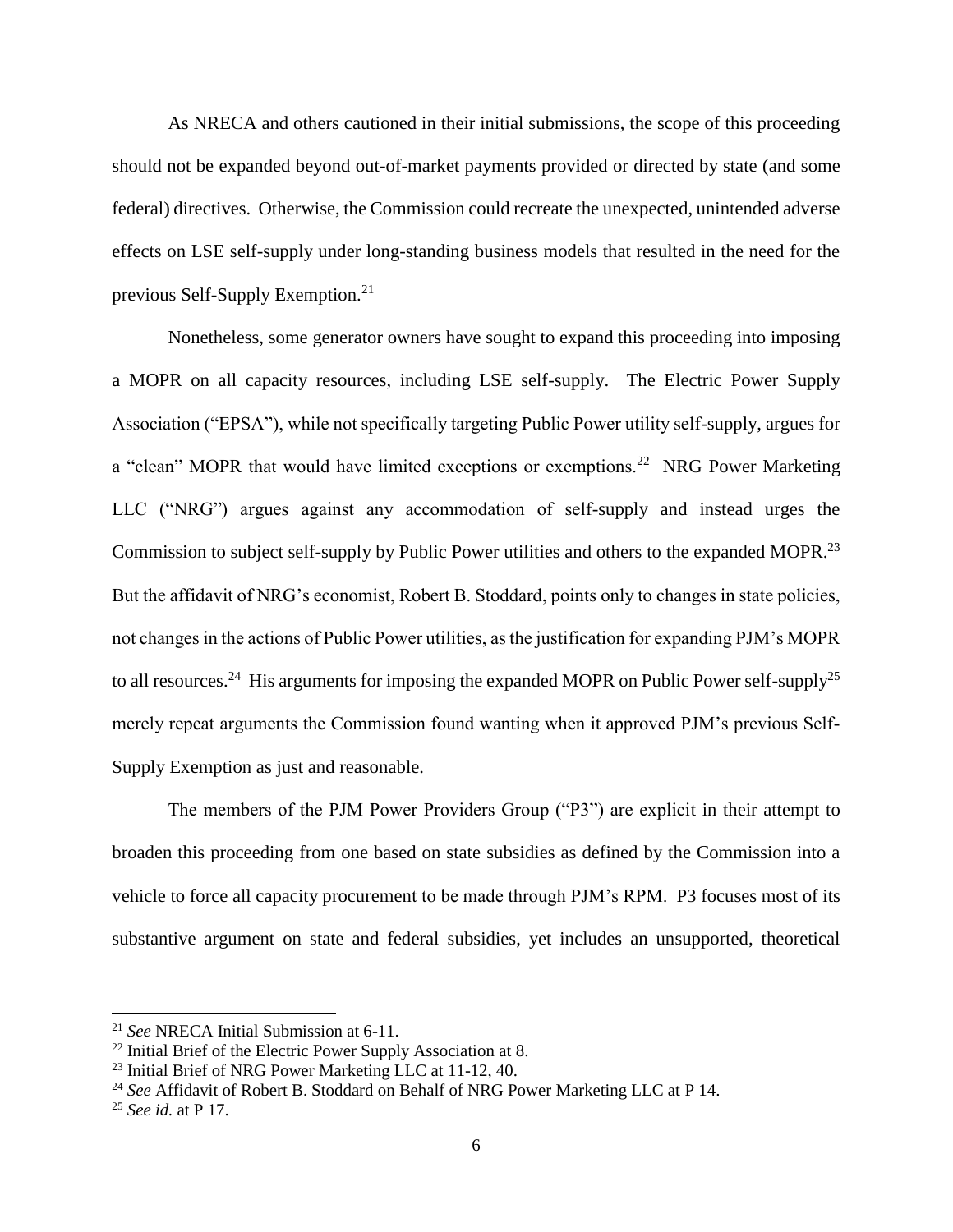argument that the MOPR should not include any exception for self-supply by public power or vertically-integrated utilities.<sup>26</sup> The affidavit by P3's economist, Roy J. Shanker, disregards the Commission's acknowledgement that self-supply under long-standing business models such as cooperative utilities does not give rise to concerns over artificial price suppression. He challenges the assurance of cost recovery associated with public power or investor-owned utility ownerships as discriminatory and argues that it "leads to price suppression."<sup>27</sup> Contrary to his assertion, there is no discrimination – particularly not undue discrimination – in the fact that LSEs such as electric cooperatives may have as one core element of their long-standing business model, the ownership of resources in order to ensure that they can meet their load-serving obligations at a reasonable cost. Given that the members of P3 are not similarly situated with LSEs in this regard, there can be no undue discrimination in treating them differently.<sup>28</sup>

Next, Dr. Shanker attempts to create changed circumstances in order to justify attacking the long-standing business models. He summarily argues that "historic business models" such as those of NRECA's cooperative utility members "were followed in the past, but they were done so for a different regulatory, business and operational model, not the current RTO market design."<sup>29</sup> In other words, an expanded MOPR is needed for co-op self-supply not because co-ops have changed their business model, but rather because that they have not changed. From that skewed perspective, these wholesale markets should not be expected to serve the needs of wholesale customers, but rather the other way around—wholesale customers should be subservient to a market design that accommodates wholesale suppliers.

<sup>26</sup> Initial Brief of the PJM Power Providers Group at 12-13.

<sup>27</sup> *Id.*, Shanker Affidavit at P 15.

<sup>28</sup> *See Calpine Oneta Power, L.P.,* 119 FERC ¶ 61,177, at P 31 (2007); *Cal. Indep. Sys. Operator Corp.*, 119 FERC ¶ 61,076, at P 369 (2007); *El Paso Natural Gas Co.*, 104 FERC ¶ 61,045, at PP 115-117 (2003).  $29$  Initial Brief of the PJM Power Providers Group, Shanker Affidavit at P 16.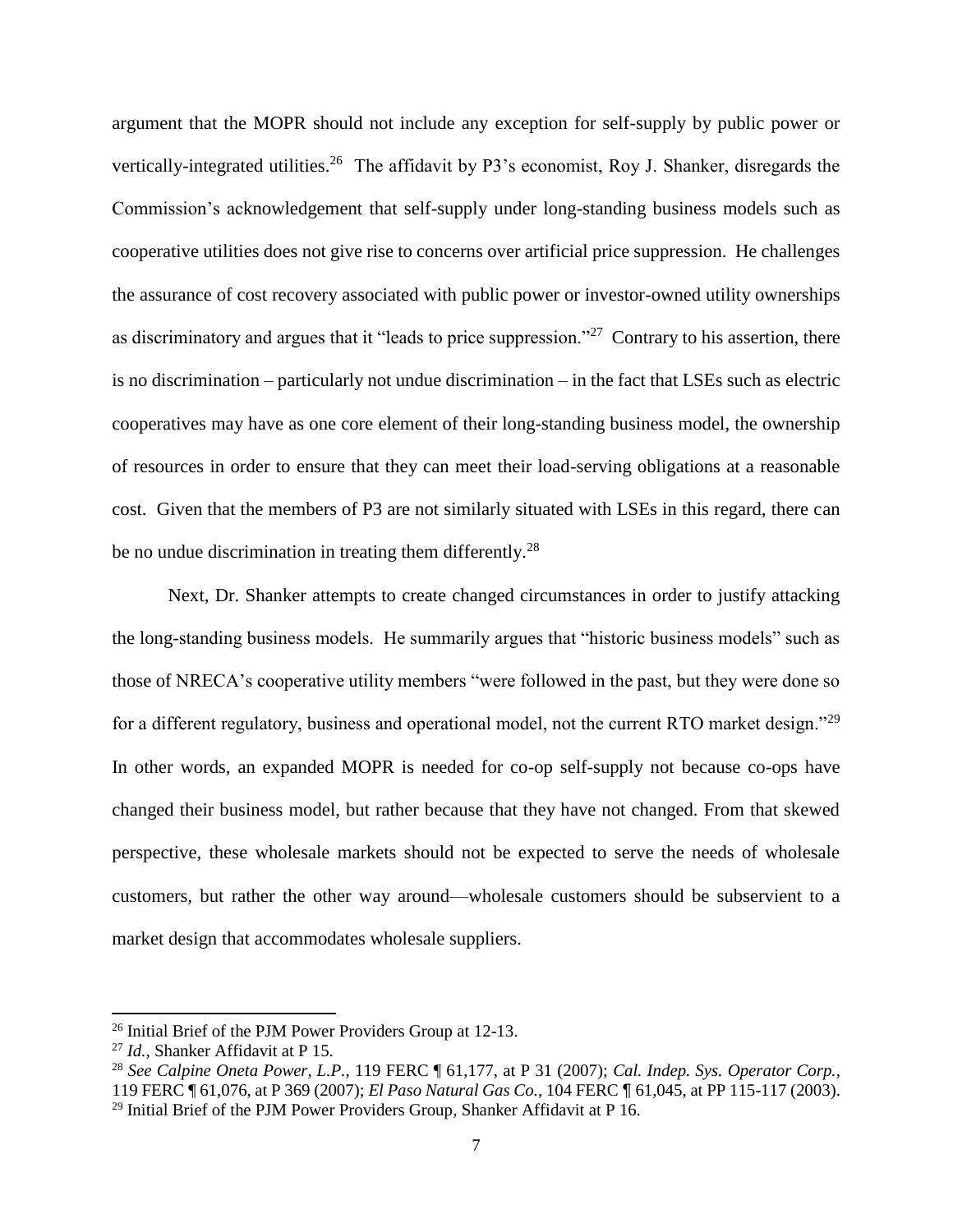The Commission should disregard or otherwise reject generic arguments to apply the MOPR to self-supply. The long-standing business models of Public Power utilities have not been altered by changes in regulatory, business, operational or RTO market design. Quite to the contrary, long-standing business models have been accommodated by the Commission in various orders and mechanisms, including accommodation of long-standing business models for entities that wish to join an RTO or ISO.<sup>30</sup> Moreover, as Mr. Montalvo explained, "[i]mplicit in arguments that the integrity of competition in the PJM capacity market requires the application of the MOPR to Public Power self-supply resources is the mistaken premise that all resource entry and exit must be coordinated solely by the RTO administered market to be deemed economic. The PJM capacity market should properly account for, not mitigate, the resource decisions made by Public Power entities in pursuit of a portfolio of supply resources consistent with their business objectives and their cost, risk (diversity), flexibility, security, and environmental impact goals, as these decisions are legitimate market-based decisions."<sup>31</sup>

The scope of this proceeding should remain as the Commission set forth in the June 29 Order; to address the Commission's determination that "state-subsidized resources – not just entities exercising buyer-side market power –can cause significant price suppression."<sup>32</sup> As Mr. Montalvo explained, "it would be incorrect to conflate the Public Power not-for-profit business

<sup>30</sup> *See Regional Transmission Organizations*, Order No. 2000, FERC Stats. & Regs. ¶ 31,089, at 31,201 (1999), *order on reh'g*, Order No. 2000-A, FERC Stats. & Regs. ¶ 31,092 (2000), *aff'd sub nom. Pub. Util. Dist. No. 1 of Snohomish County, Washington v. FERC*, 272 F.3d 607 (D.C. Cir. 2001) ("We acknowledge that public power entities face several difficult issues regarding RTO participation"); *see, e.g.*, *TRANSLink Transmission Co., L.L.C., et al.*, 101 FERC ¶ 61,140, at P 26 (2002); *TRANSLink Development Co., LLC*, 104 FERC ¶ 61,148, at P 9 (2003); *Midwest Indep. Transmission Sys. Operator*, 123 FERC ¶ 61,265, at P 19 (2008) (the Commission accepted provisions which permit a public power entity to terminate its membership in ISO with shortened notice if MISO's tariff was amended in a way that could conflict with state laws and regulations); *see also* SPP Membership Agreement Section 3.11, *No Waiver of Jurisdictional Immunity*.

<sup>31</sup> NRECA Initial Submission, Montalvo Decl. at P 26.

<sup>32</sup> June 29 Order at P 158.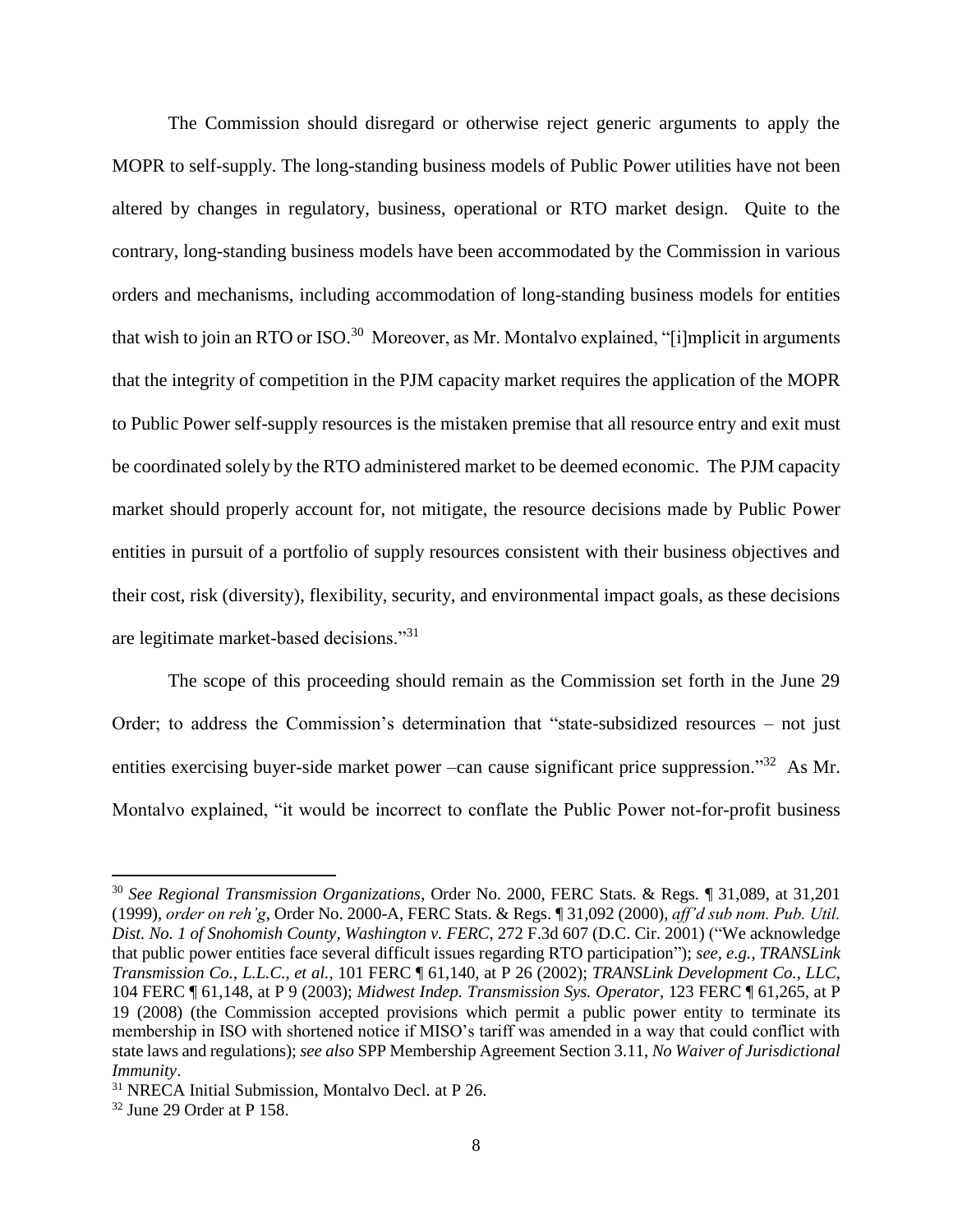model and tax advantages with state-sponsored external payments to preferred resources."<sup>33</sup> The long-standing business models of Public Power utilities are distinct from state-subsidized resources and the Commission must reject attempts to deem all revenues received outside of the PJM capacity construct as artificial price suppression, uneconomic, or unreasonable.

## **III. SUPPORT FOR PJM'S PROPOSED SELF-SUPPLY EXEMPTION**

NRECA's Initial Submission focuses on self-supply and addresses the following three fundamental principles, none of which are new to the Commission (1) the residual nature of the capacity market; (2) the importance of long-term contracts in bilateral markets; and (3) honoring and accommodating LSE capacity procured under long-standing business models.<sup>34</sup> Several other parties, including NRECA member cooperative utilities, similarly urge the Commission to include an exemption for self-supply by public power LSEs in any MOPR the Commission adopts in this proceeding.<sup>35</sup> These parties' submissions seek to remind the Commission of the unintended consequence of its prior orders that removed the accommodation of self-supply by LSEs under long-standing business models, which exposed those LSEs' customers to double payment for

<sup>33</sup> NRECA Initial Submission, Montalvo Decl. at P 13.

<sup>34</sup> NRECA Initial Submission at 5 (citing NRECA's Initial and Reply Post-Technical Conference Comments in Docket No. AD17-11-000, where NRECA urged the Commission to first adopt principles which include ensuring that LSEs' long-term investments in generation are honored and encouraged).

<sup>35</sup> *See* Initial Submission of Old Dominion Electric Cooperative, Initial Comments of East Kentucky Power Cooperative, Inc.; Initial Submission of Southern Maryland Electric Cooperative, Inc.; Comments of Northern Virginia Electric Cooperative, Inc.; Evidence and Arguments of American Municipal Power, Inc. and the Public Power Association of New Jersey; Comments of Buckeye Power, Inc.; Initial Submission of the American Public Power Association.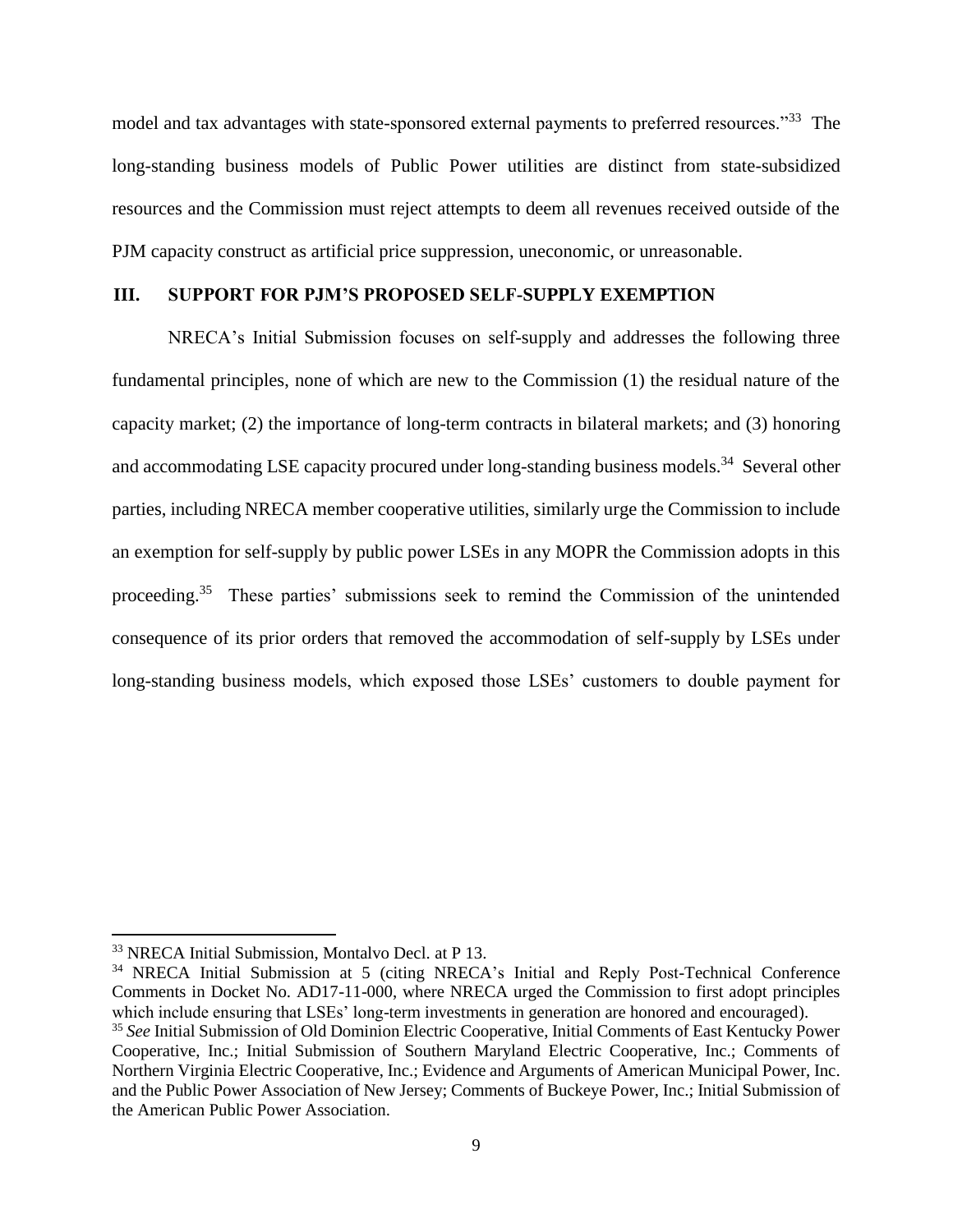capacity<sup>36</sup> and required the development of the Self-Supply Exemption in order to mitigate against those unintended, adverse impacts of the Commission's orders.<sup>37</sup>

In its Initial Submission, PJM proposes an expanded MOPR which, consistent with the June 29 Order, would apply to all types of resources (fuel and technology), as well as to both existing and new resources. Under PJM's proposal, the expanded MOPR would apply to resources which (1) are material resources;<sup>38</sup> (2) receive a Material Subsidy;<sup>39</sup> and (3) the seller is not willing to forgo receiving all Material Subsidies associated with a resource for the relevant Delivery Year.<sup>40</sup> If all of these are met, then the resource will be treated as a Capacity Resource with Actionable Subsidy and will be subject to the MOPR. Significantly, PJM also proposes that resources with a federal subsidy will be subject to the MOPR if the legislation providing for such federal subsidy was enacted on or after March 21, 2016, or if the new federal subsidy is implemented after March 21, 2016.<sup>41</sup>

<sup>&</sup>lt;sup>36</sup> The risk of double payment for capacity by Public Power LSEs' load is based on their having to pay for capacity procured by the LSE outside of the RPM capacity construct, then have to pay a second time to fund the same capacity obligation when the LSEs' self-supply is not honored in the RPM auction. It is not the double payment discussed by the Commission in the June 29 Order which could result if the MOPR applies to state subsidized resources and the states continue to support those resources, leaving some ratepayers to pay for capacity "both through the state programs providing out-of-market support and through the capacity market." June 29 Order at P 159. In this regard, NRG's argument that "the possibility of some ratepayers being obligated to pay for capacity twice . . . stems from conscious decisions made by policy makers on their behalf" (NRG Initial Brief at 9) does not apply to self-supply under long-standing business models, where investments are made pursuant to long-term load-serving obligations and a holistic view of costs and benefits, not the three-year forward capacity price in RPM. Moreover, NRG's reliance on the Third Circuit's opinion in *N.J. Bd. of Pub. Utils. v. FERC*, 744 F.3d 74, 97 (3d Cir. 2014), is misplaced, since the court did not uphold FERC's application of a MOPR and the threat of double payment to LSE self-supply, because the court concluded that the self-supply issue was mooted by FERC's later approval of a self-supply exemption from the MOPR, *see id.* at 105.

<sup>37</sup> NRECA Initial Submission at 5-11, 18; ODEC Initial Submission at 8-9.

<sup>&</sup>lt;sup>38</sup> PJM proposes that a material resource include Demand Resources and Generation Capacity Resources that are 20 MWs or greater and whose primary function is energy production. PJM Initial Submission at 15-19, proposed pro forma PJM Tariff Attachment DD § 5.14(h)(ii)(a).

<sup>&</sup>lt;sup>39</sup> PJM Initial Submission at 19-29, proposed pro forma PJM Tariff Attachment DD.

<sup>40</sup> *Id.* at 27, proposed pro forma PJM Tariff Attachment DD, section 5.14(h)(vi)(B).

<sup>41</sup> *Id.* at 28.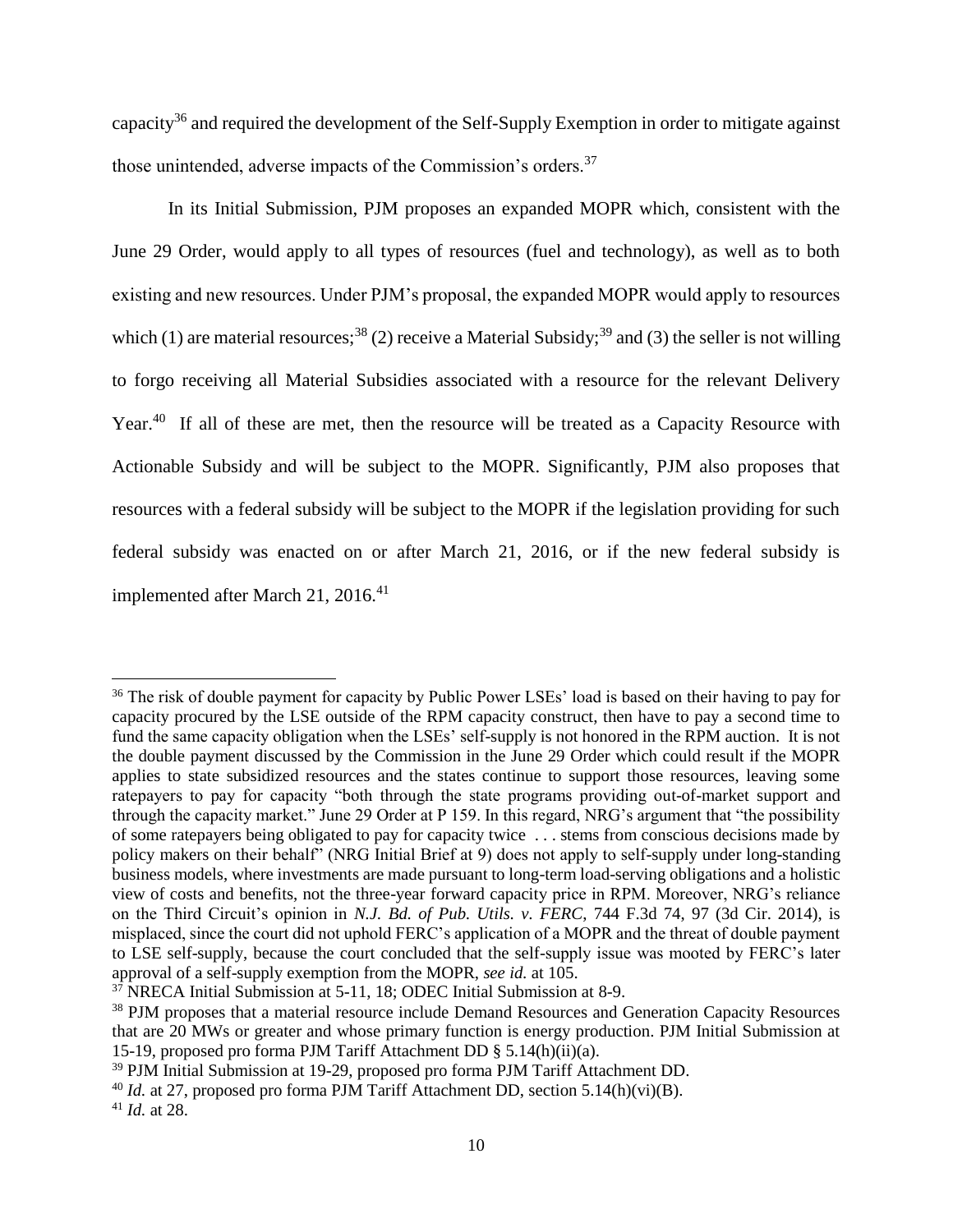PJM proposes a single categorical exemption from the definition of Capacity Resource with Actionable Subsidy, which in turn would be an exemption from the MOPR. The single exemption is the Self-Supply Exemption, which PJM explains "closely follows the categorical exemption the Commission previously accepted for application of the MOPR, in that such exclusion appropriately balances between protecting against price suppression while avoiding interference with long-standing capacity procurement business models."<sup>42</sup> As NRECA explains in its Initial Submission, the previously accepted Self-Supply Exemption was set aside not on the merits, but as a result of the D.C. Circuit's vacatur in the *NRG* opinion on grounds not relevant here. $43$ 

NRECA supports PJM's proposed Self-Supply Exemption. First, PJM's proposed Self-Supply Exemption tracks the previously-accepted Self-Supply Exemption which the Commission found just, reasonable and not unduly discriminatory or preferential, and which has not been determined otherwise. Therefore, for all of the reasons the Commission previously approved a Self-Supply Exemption from the MOPR, it should also approve PJM's proposed Self-Supply Exemption here.<sup>44</sup> Significantly, the Commission found that "... providing exemptions for resources properly designated as self-supply when they meet suitable net-short and net-long thresholds is reasonable" and that "if a self-supply entity meets a sufficiently large proportion of its capacity needs through its own generation investment, it has little or no incentive to suppress capacity market prices."<sup>45</sup> The Commission's logic continues to apply and PJM's proposed Self-Supply Exemption is consistent with the Commission's general policy regarding self-supply. Just

<sup>42</sup> PJM Initial Submission at 32.

<sup>43</sup> NRECA Initial Submission at 10-11.

<sup>44</sup> *See PJM Interconnection, L.L.C.*, 143 FERC ¶ 61,090 at P 108 (2013).

<sup>45</sup> *Id.*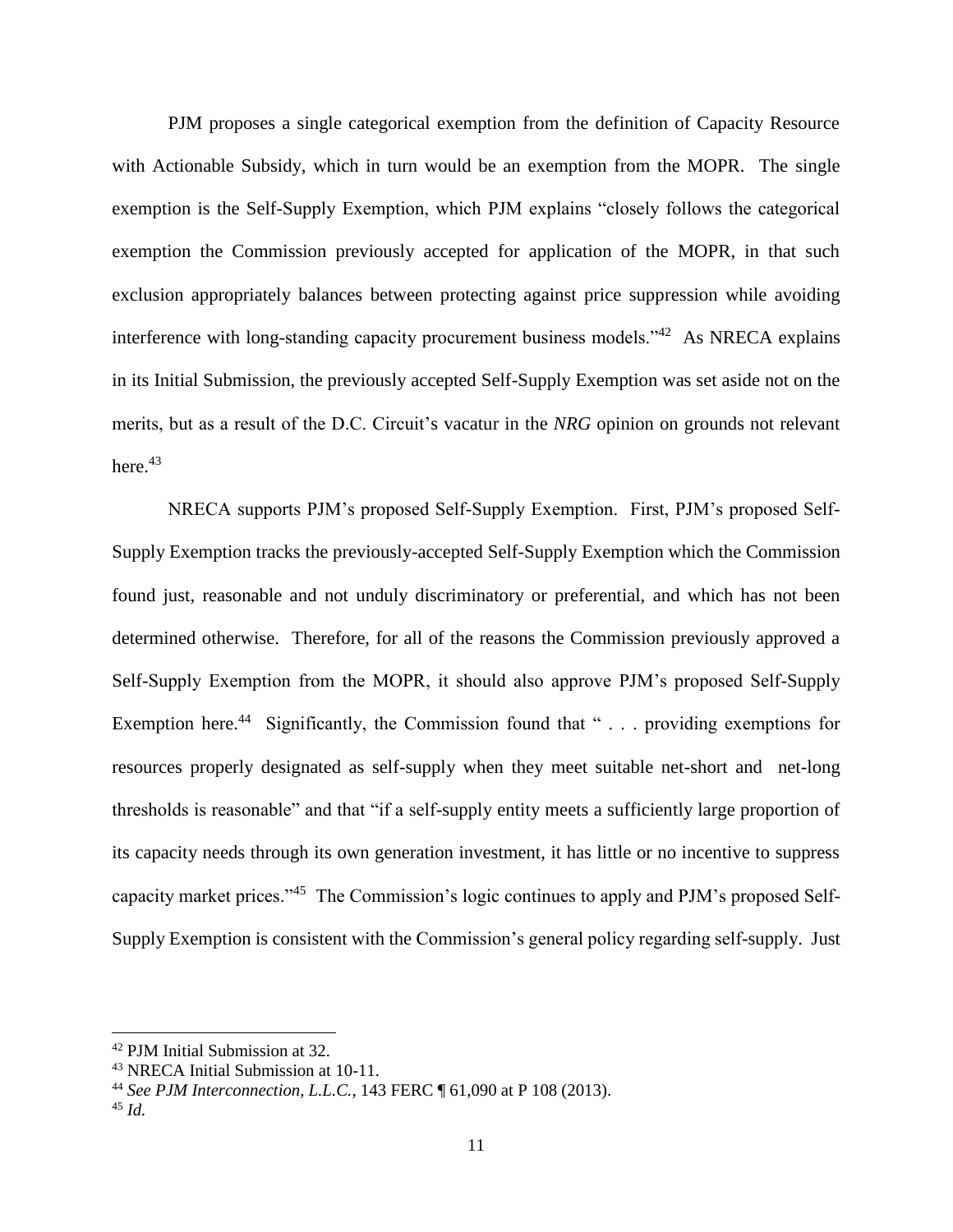as the Commission previously adopted the Self-Supply MOPR Exemption over objection by generator interests, it should approve PJM's proposed Self-Supply Exemption.

Second, PJM's proposed Self-Supply Exemption reasonably satisfies NRECA's three fundamental principles noted above, while addressing the Commission's concern over artificial price suppression as a result of state out-of-market payments. To be sure, a truly residual capacity market would be a preferable end state.<sup>46</sup> Nevertheless, PJM's Self-Supply Exemption affords LSEs an opportunity to build or purchase capacity outside of the PJM capacity construct, based on the LSEs' own view of economics and benefits, as opposed to forced reliance on the proxy for competition and narrow view of economic entry found in RPM. Thus, the proposed Self-Supply Exemption is consistent with the original conception that RPM should be residual, whereby as a "last resort"<sup>47</sup> "after LSEs have had an opportunity to procure capacity on their own, it is reasonable for PJM to procure capacity in an open auction at a time when further delay in procurement could jeopardize reliability."<sup>48</sup> By so doing, PJM's proposed Self-Supply Exemption recognizes or at least accommodates the importance of long-term contracts in bilateral markets, and should honor and accommodate LSE capacity procured under long-standing business models, such as NRECA's cooperative utility members. Further, to the extent LSE self-supply resources qualify for the Self-Supply Exemption, ratepayers would be protected against the risk of double

<sup>&</sup>lt;sup>46</sup> "NRECA has long advocated that consumers will fare better in competitive wholesale power markets where LSEs such as cooperatives can first meet their power- supply requirements through voluntary measures such as resource ownership and long- term bilateral contracts—i.e., self-supply their resources—and then turn to the RTO- administered centralized capacity markets for residual needs. By themselves, centralized forward capacity markets are inadequate substitutes for the multi-attribute, longterm resource planning practiced by cooperatives on behalf of their member- consumers." Comments of the National Rural Electric Cooperative Association, Grid Resilience in Regional Transmission Organizations and Independent System Operators, Docket No. AD18-7-000 at 14 (May 9, 2018) (citations omitted).

<sup>47</sup> *PJM Interconnection, L.L.C.*, 115 FERC ¶ 61,079 at 55, 71 (2006). <sup>48</sup> *Id.*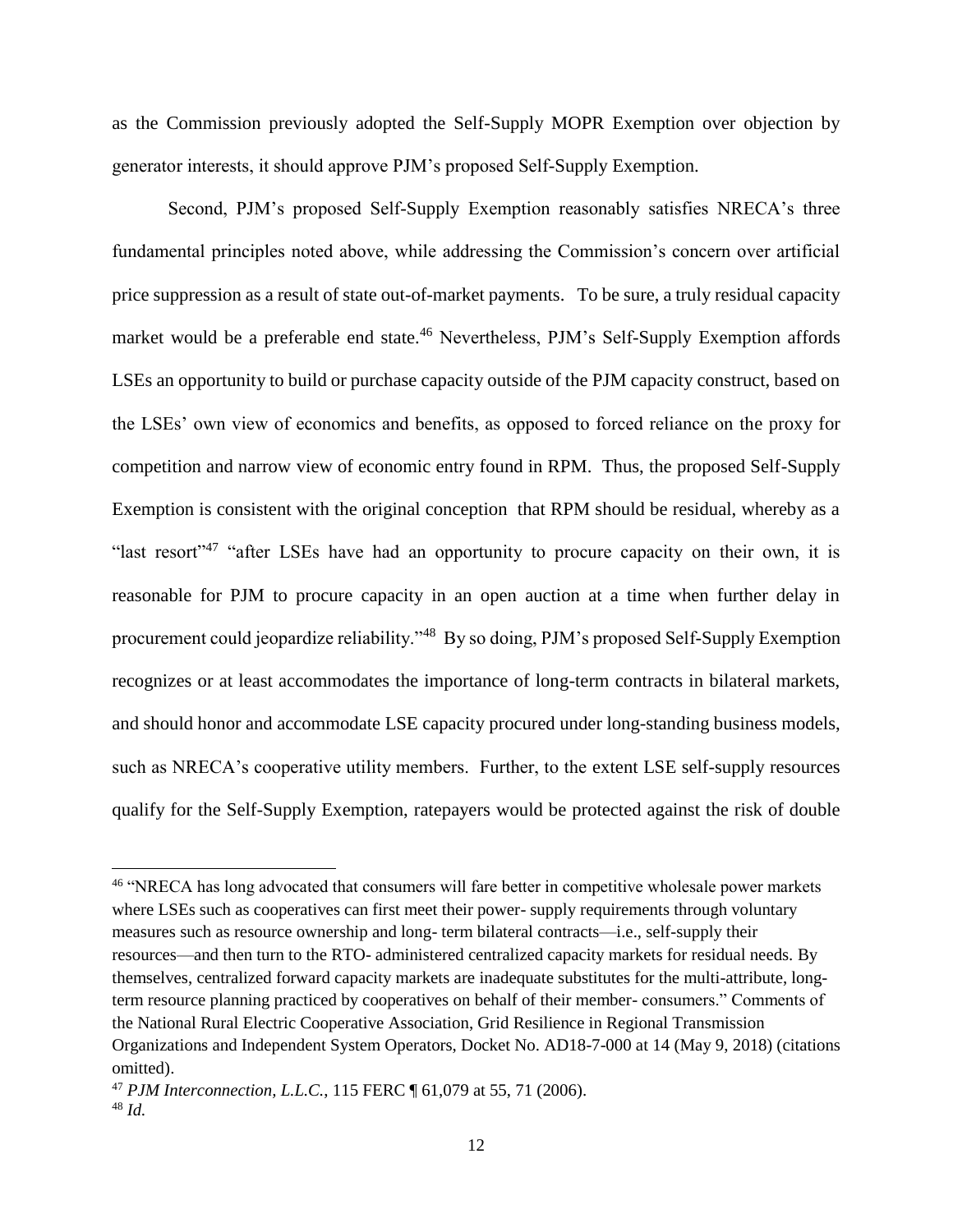payment for the capacity associated with those resources. As Mr. Montalvo explained, subjecting self-supply by LSEs under long-standing business models to the MOPR "would improperly undo the benefits of the Public Power utilities'" self-supplied resources "through wholesale market design and could impose costs on Public Power utilities that, through portfolio diversification, the would have otherwise avoided."<sup>49</sup>

Third, PJM's proposed Self-Supply Exemption is consistent with the record of this proceeding. As NRECA discusses in its Initial Submission, there is no evidence in the record to support expanding the MOPR beyond state subsidies. Moreover, economic theories by generators seeking to substitute their judgement of what is in loads' best interest must not be permitted to replace the Commission's commitment to honor self-supply by LSEs acting under long-standing business models. Instead, as PJM correctly observes in its filing, the Self-Supply Exemption is "allow[s] reasonable departures from a theoretically perfect market . . . . "<sup>50</sup>

#### **IV. CLARIFICATION REGARDING RURAL UTILITY SERVICE FINANCING**

In addition to accepting the MOPR Self-Supply Exemption as proposed by PJM, NRECA requests that the Commission clarify that RUS financing does not constitute a federal subsidy for purposes of the MOPR. As explained in NRECA's Initial Submission, many cooperative utilities receive funding and hold debt from the RUS. Cooperative utilities do not have shareholders and, therefore, many utilize funding from the RUS. The RUS funding does not meet PJM's proposed definition of Material Subsidy, as it predates PJM's March 21, 2016 cutoff date and is not "connected to the construction, development or operation (including but not limited to support which has the effect of allowing the unit to clear in any RPM Auction)  $\dots$  . "<sup>51</sup> However, given

<sup>49</sup> NRECA Initial Submission, Montalvo Decl. at P 13.

<sup>50</sup> PJM Initial Submission at 8.

<sup>51</sup> PJM's proposed pro forma Tariff, Article I, Definitions.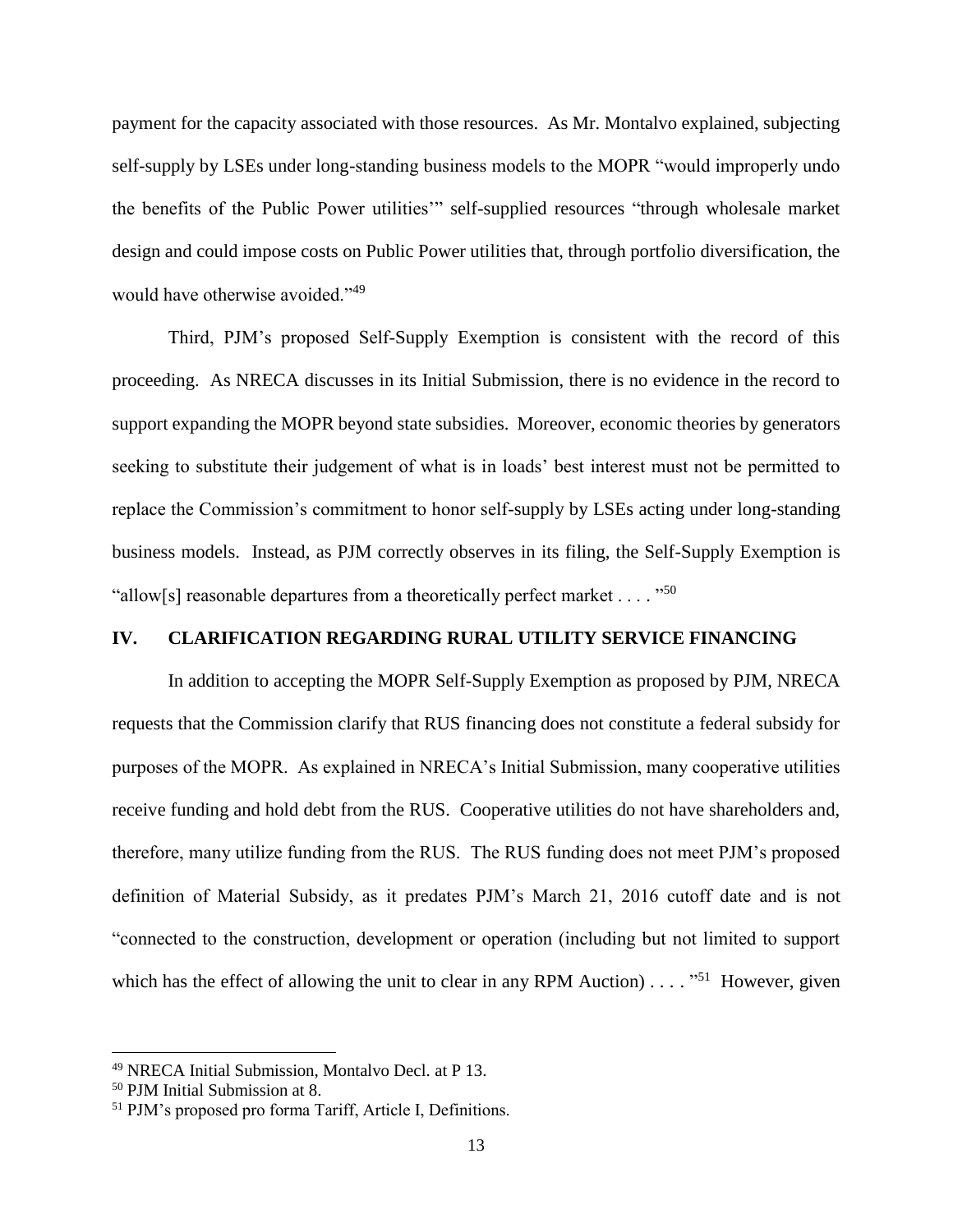the reliance of many cooperative utilities on RUS financing, and the critical need to ensure selfsupply by these LSEs will not be subject to the MOPR, NRECA renews its request that the Commission explicitly state that if resources owned by self-supply cooperative utilities or their affiliates are finances with ROS debt, the financing alone will not disqualify the resource from the Self-Supply Exemption or otherwise trigger application of the MOPR.

## **V. CONCLUSION**

WHEREFORE, for the foregoing reasons, NRECA requests that if the Commission proceeds with MOPR revisions in these proceedings, the Commission (1) confine any expanded MOPR to state and federal subsidies as contemplated by the June 29 Order and PJM's Initial Submission; (2) adopt PJM's Self-Supply Exemption as proposed in its Initial Submission; and (3) clarify that RUS financing is excluded from any category of support which can trigger application of the MOPR.

Respectfully submitted,

/s/ Randolph Elliott Randolph Elliott Senior Director, Regulatory Counsel National Rural Electric Cooperative Association 4301 Wilson Blvd., 11th Floor Arlington, VA 22203 703-907-6818 [randolph.elliott@nreca.coop](mailto:randolph.elliott@nreca.coop)

Adrienne E. Clair Thompson Coburn LLP 1909 K Street NW Suite 600 Washington, DC 20006 (202) 585-6919 aclair@thompsoncoburn.com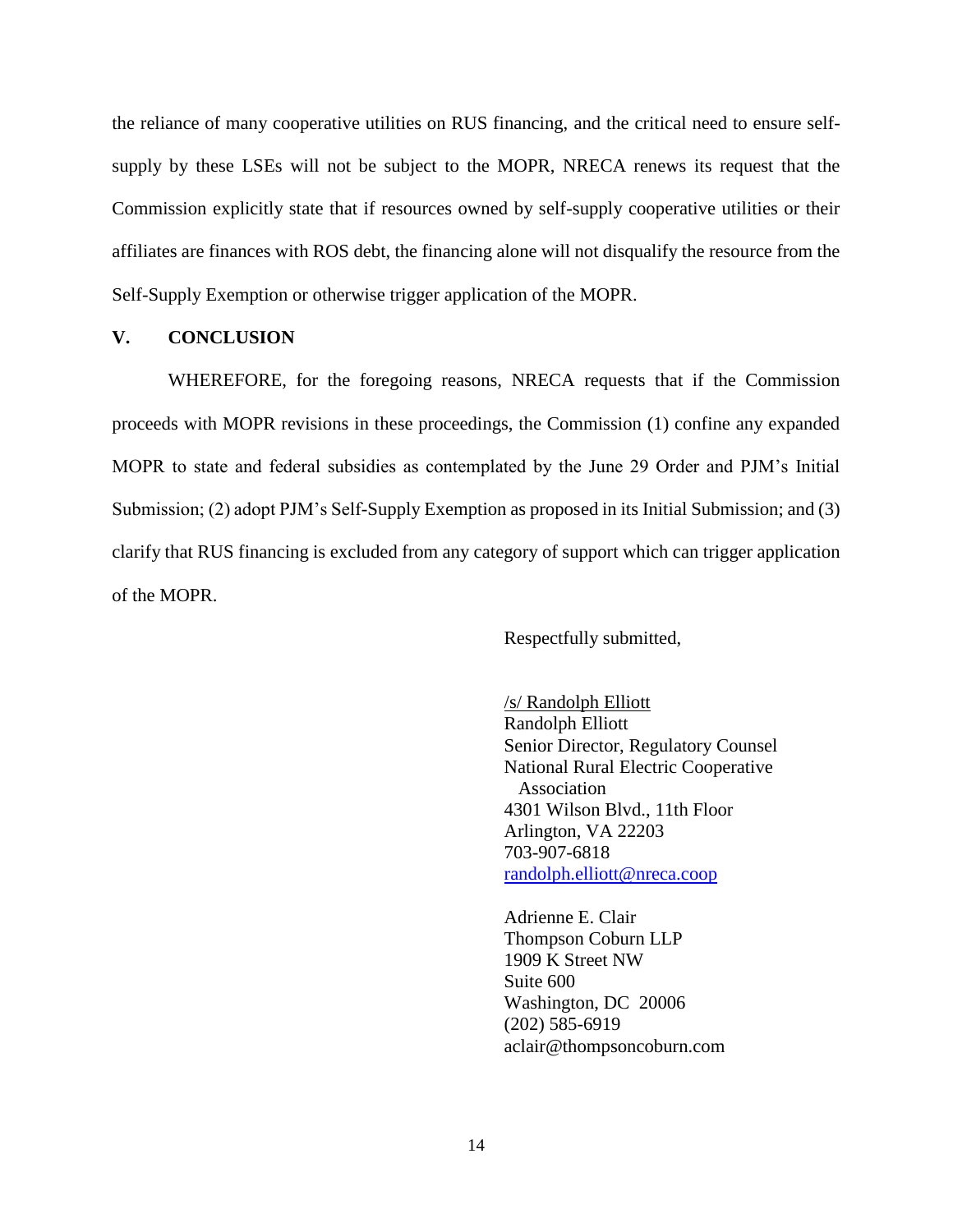Dated: November 6, 2018